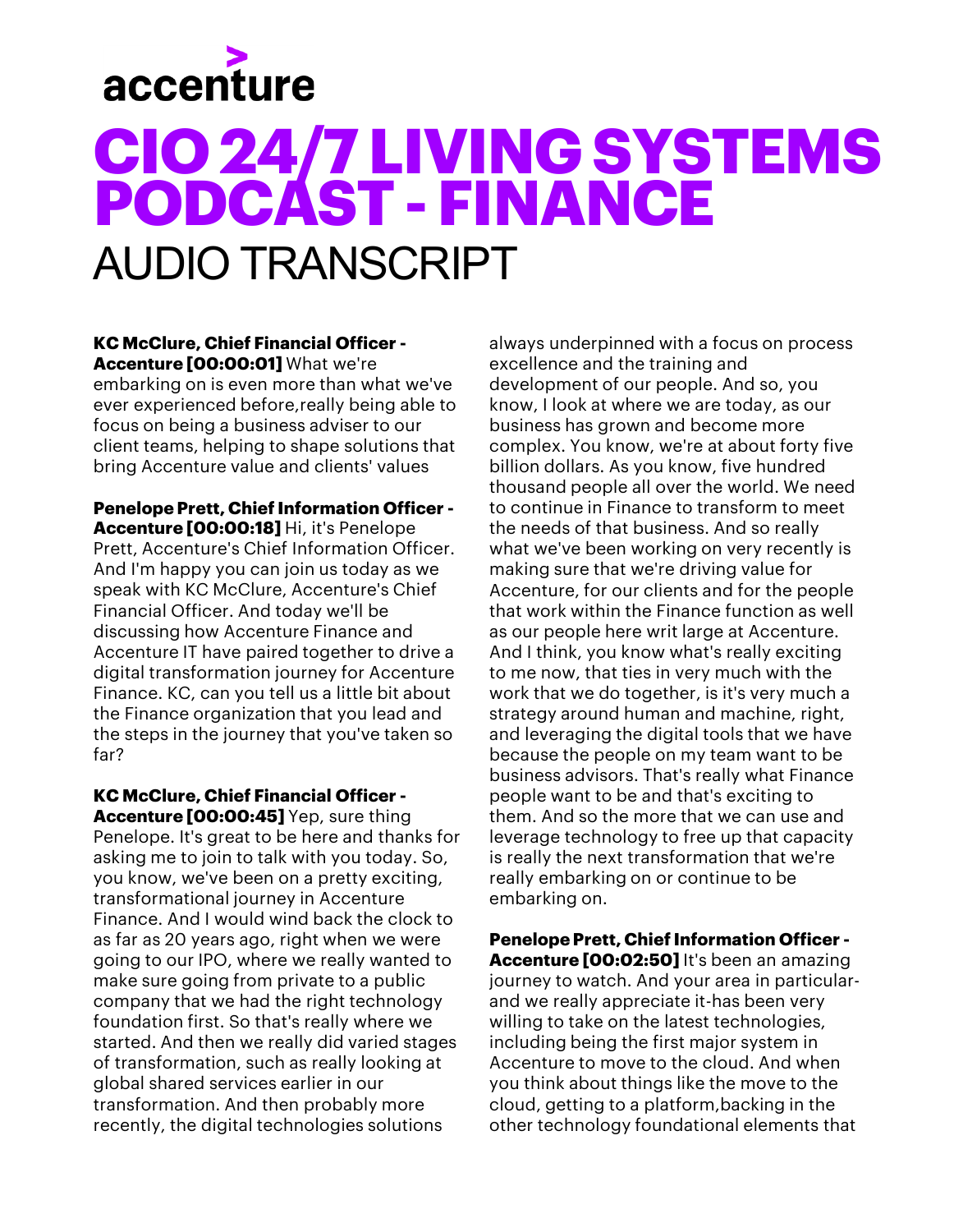## **CIO 24/7 LIVING SYSTEMS PODCAST -FINANCE** AUDIO TRANSCRIPT

we've been installing for you, how does that impact your ability to closeour business, KC, and to predict what's next?

**KC McClure, Chief Financial Officer - Accenture [00:03:18]** Yes. OK. I would say the first thing Penelope it does for me is it just gives you speed. I mean, what we've been able to do is...and I'll give a couple examples...but give speed to a company of our size and our complexity. So if I look at just closing the books, it sounds kind of mundane, but every CFO knows how important that is, right? We're able to close our books globally in five days, which is really significant. And it totally takes us six days to get final management reporting. So you can think about the environment that we're in today, you know, which is very uncertain with the macro. You know where it is. We do a full closing every month. I get it six days after the month ends and it's all backed by an SAP platform, that also enables us to make sure that it's not just speed, but it's also accuracy. I'll give another example. As you well know, we took this complex company and we reorganized our external financial statements mid-year. So, for my CFO brothers and sisters, that's not something that most people do, right? So we did that midyear because of our partnership, because we knew we could test and make sure that everything was going to work and I could produce financial statements to the SEC, which is kind of a pretty big thing, and not miss a beat. And we did all that -we didn't really realize it -but during the pandemic. And that went flawlessly. So I think it's really been able to give us speed

and accuracy that we never would have had, to be able to take on what we've done just in this last six months.

**Penelope Prett, Chief Information Officer - Accenture [00:05:11]** We were very fortunate in working together that we were able to get everything pretty much installed before Covid actually hit. But can you talk a little bit, KC, about how having this system in place has made a fundamental difference for you in managing through this period of Covid uncertainty?

**KC McClure, Chief Financial Officer - Accenture [00:05:28]** There's no question that it has been so fundamental that I wonder how people do without it. And let me explain what I mean by that. Again, I've talked a bit on speed and why that's so critical. But there's speed and there's predictive analytics. So let's talk about the speed part first. So when the world changes as suddenly and abruptly as it is, it does, you need data, right? And I'll use the example of, you know, right now cash and liquidity is all that you read about, right? And while we've always had a very strong position, we're no different, right? I need to make sure that we were really laser focused on our key metrics on liquidity and cash. We have, as you know, this terrific intelligent cash solution that, because of our technology, it can let us see real time what we're collecting, what our building is, what's outstanding. We have granularity where we can touch our cash inflows and outflows around the world daily, real time. So when you're in a challenge like this with such a large global, complex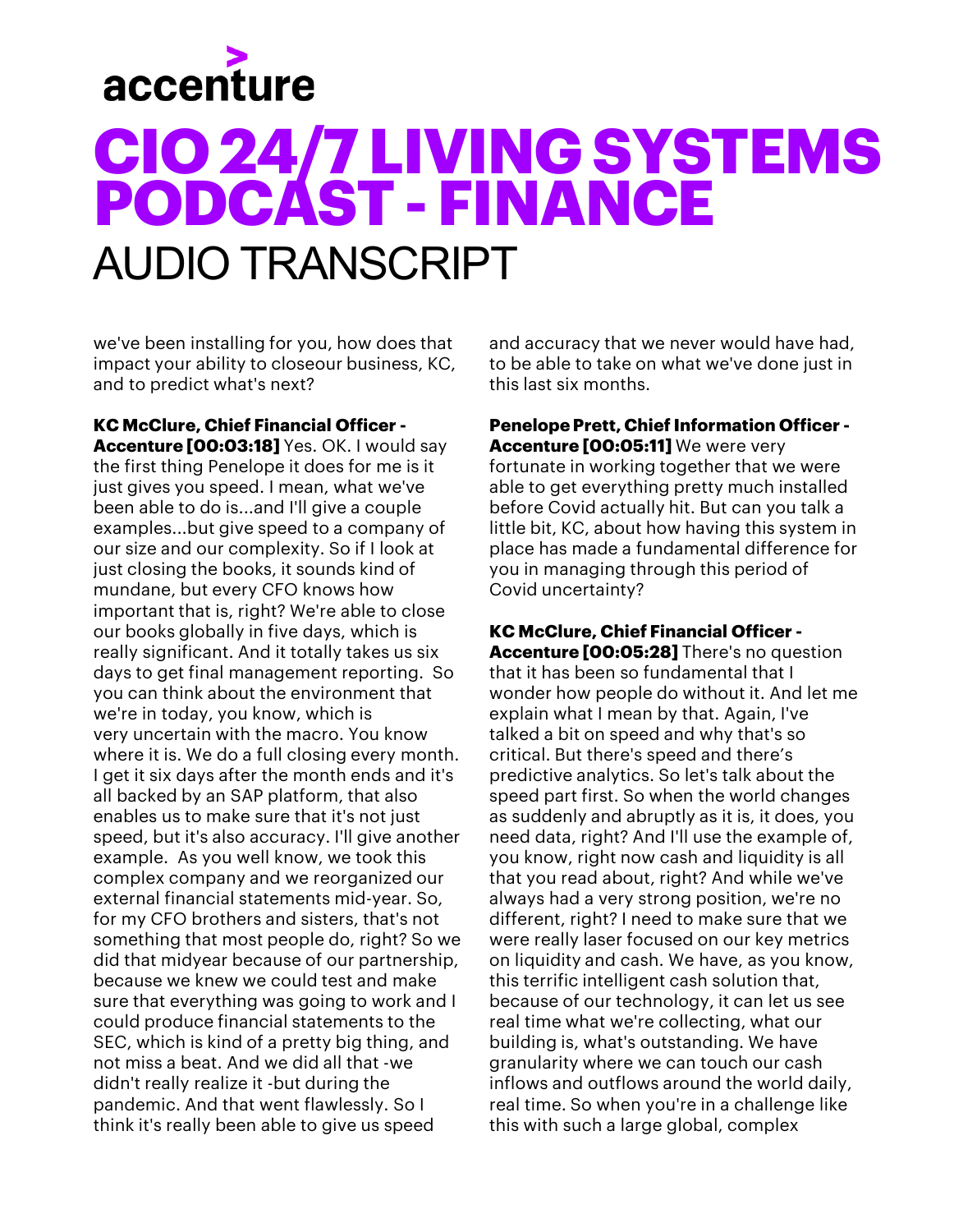## **CIO 24/7 LIVING SYSTEMS PODCAST -FINANCE** AUDIO TRANSCRIPT

company, that's the kind of stuff that allows me to sleep at night. I know where we are, right? So that's the first thing on cash and liquidity. The other part is we have predictive analytics, right? So we built, with all of you, predictive analytics polls, but they're based on patterns of what has happened. Well, guess what? Now, predictive analytics may take a little bit of time to catch up to what's been happening in the last few quarters. So we need to invoke much more rigorous, real time data around our key metrics. So we picked, you know, about 20. So not too many, but enough around our key areas of our P&L that we were able to produce daily, weekly and sometimes biweekly whatever we needed solely because of the technology that we've installed. And so we were able to get the data quickly, have it accurately and then we worked on analyzing and doing business commentary around it, which is what our Finance people want to do. So I say those are just two examples -Cash and liquidity and predictive analytics -that we have tools for....they don't work right now, right? And so we had to employ something else and we could spin that up and we did it within a week. So those are two great examples of how this helps me navigate through this new environment.

#### **Penelope Prett, Chief Information Officer -**

**Accenture [00:08:07]** And when I reflect on field conversations I've had with clients who were installing financial backbones, fast close on what is and predictive analysis on what could be so that they could adjust their positions prior to the next month's executional work was kind of the Holy Grail.

And you're mostly there at this point, which is fantastic. So we think about that, KC, what's ahead for you? What do you look to do next? Now, which you've reached the top of this particular journey?

**KC McClure, Chief Financial Officer - Accenture [00:08:35]** Yeah. So it's really exciting because Penelope it allows us to -I think really with the Finance team-be excited to come to work every day. What we're embarking on is even more than what we've ever experienced before in terms of really being able to focus on being a business advisor to our client teams and our clients, right? Out more and more with our clients helping to shape solutions that bring Accenture value and clients value. So as we continue to grow and use the leverage of our digital tools, we're working really to automate or eliminate activities that are better suited for machine processing. And I will tell you that it's the team that's running there, it's the people who do this activities that are running there, right? They want to move to the higher value activities. They want to be freed up to think, to spend time on planning for the future of the business, analyzing what's happening today and advising the business runners. That's exciting to them. We have a large Finance team so as a leader, to me, our technology is an employee value proposition. It's exciting for people, right? Because that allows them to be able to do what they want to do. I'll just give an example. You know, like many other companies, we do multi-year planning. I do that with the board, right? Because of what we're able to do in terms of analyzing our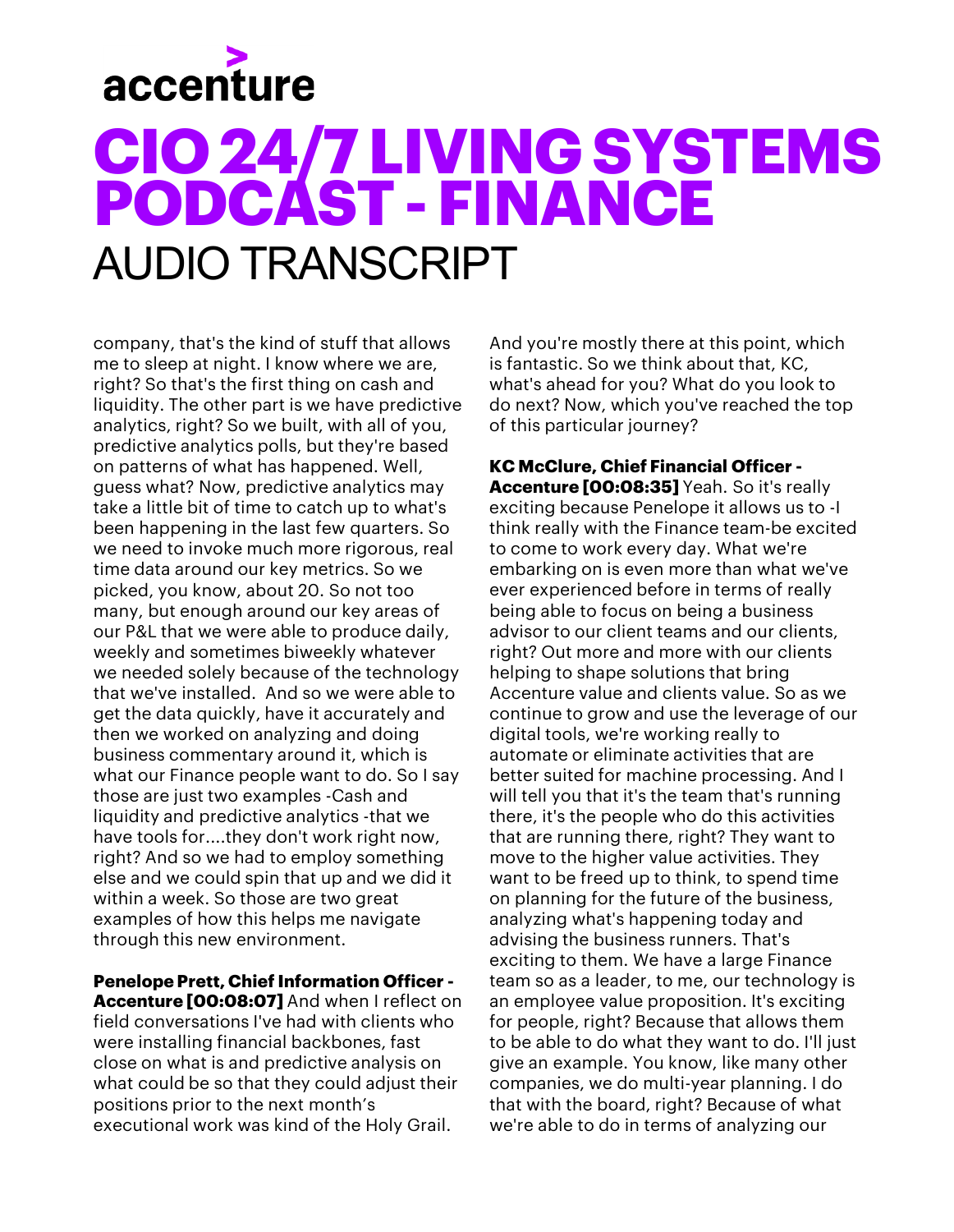## **CIO 24/7 LIVING SYSTEMS PODCAST -FINANCE** AUDIO TRANSCRIPT

business, we have tools now that help us predict in a long timeframe what we could look like based on industries and geographies, right? That used to all be mail. They used to be excel spreadsheets, right? And a lot of human intervention. We take that data. It's reliable. It's accurate. It's timely. And given the platforms that we're on and the fact that we're in the cloud, we can crunch so much data so quickly. We never would have been able to do that in the old world that fast. So I think that's one area. The second area is things that are really important. I call it the way the machine runs. We have silent operations, right? So our books close well. We have strong internal controls. We don't have errors. That doesn't happen by accident. It's a pleasure for me to be a CFO of a Finance organization that runs that way. But we're able to use AI machine learning to automate account reconciliation to look at cash applications. Our internal audit function is a great example of where we've used technology, right? RPA to really focus on the areas of risk, right? So all of those things that I don't ever take for granted, because I know that it's underpinned by a lot of work that everyone's doing in technology and your teams and the Finance teams that work together so well. But I just enjoy the fact that we're able to kind of move immediately to the higher end of the value chain just because the foundation that we have here in Accenture Finance built with you and your team and CIO.

**Penelope Prett, Chief Information Officer - Accenture [00:11:47]** Well, KC, it's been a

fantastic journey working with your team. We much appreciate close collaboration and I think we achieve some incredible things together. It's going to be an equally exciting year coming up and I hope that 12 months from now or so, we can sit down and you'll be sharing another exciting batch of capabilities with our market. KC McClure, Chief Financial Officer -Accenture [00:12:06] There is no question I look forward to doing that because you know, more now than ever the success of what we're doing in Finance is hinged on the success of what we do together, Penelope, with your team, right? It is. You know, it's almost sometimes hard to see how they merge together. We are one, multiservice group, right, that is working together to drive the same outcome for Accenture. And I just I love working with you and I really appreciate the partnership. And I feel very fortunate to be working on what has already been built and to take it to the next level.

**Penelope Prett, Chief Information Officer - Accenture [00:12:43]** Thank you, KC. I look forward to talking again soon.

**KC McClure, Chief Financial Officer - Accenture [00:12:47]** Me too. Thanks Penelope.

**Narrator [00:12:49]** Thank you for joining today's podcast. Be sure to subscribe to the Accenture CIO podcast series on Apple podcasts or Spotify. Find the full CIO 24/7 podcast series and additional ways to subscribe at accenture.com slash CIO podcast.